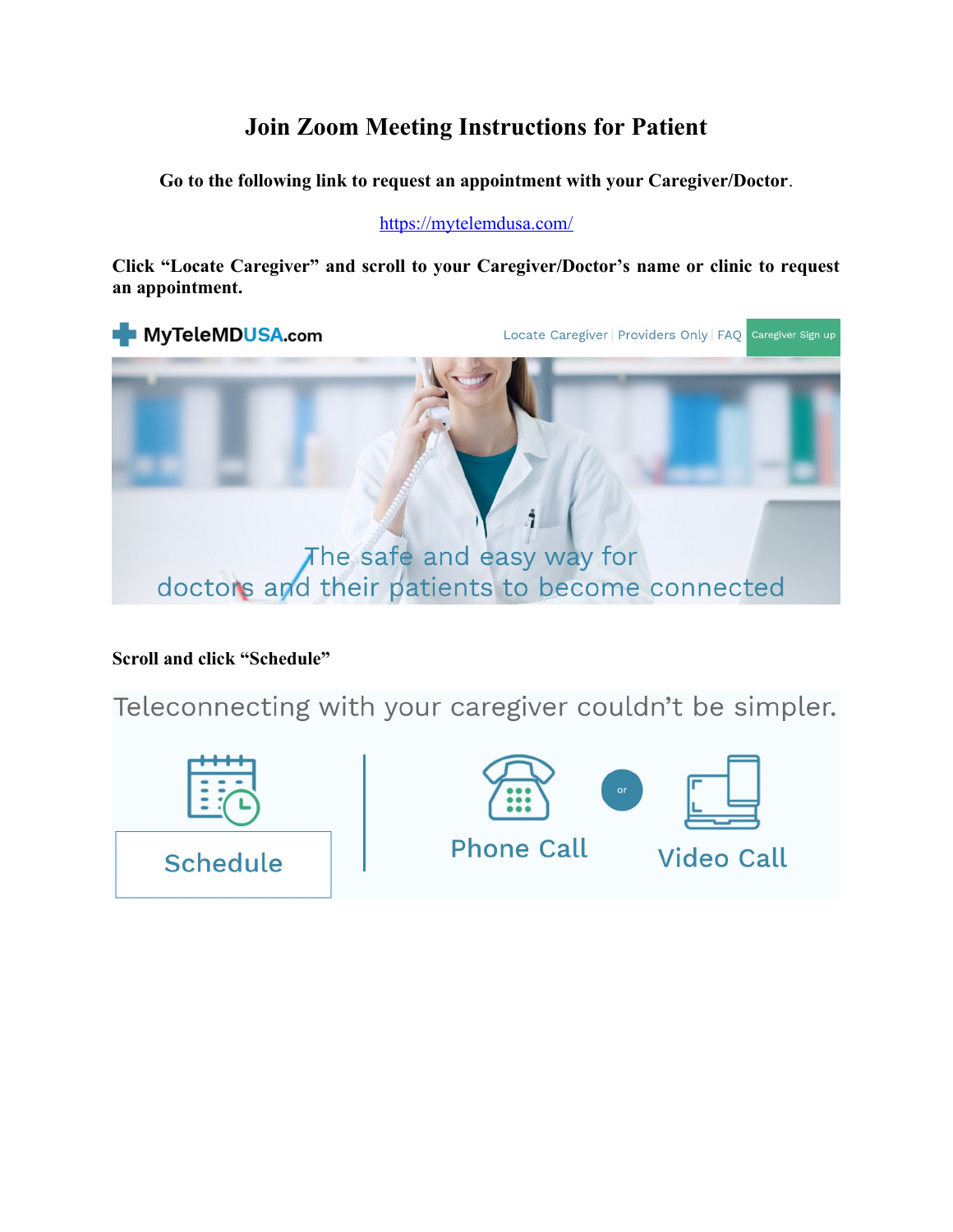### Click the amount of time you will need for your appointment and a convenient day and time, your Caregiver/Doctor will get back to you.



#### Mytelemdusa

Welcome to the scheduling page. Please follow the instructions to add an appointment to the calendar.



30 Minute Meeting



ь

60 Minute Meeting

ь

We will connect by zoom. You will not need a zoom account, simply click the link from any phone, computer or tablet to join our appointment.



Mytelemdusa

# **30 Minute Meeting**

- $\bigcirc$  30 min
- Web conferencing details provided upon confirmation.

We will connect by zoom. You will not need a zoom account, simply click the link from any phone, computer or tablet to join our appointment.

#### Select a Date & Time

| August 2020    |            |                |     |                                                                                                                     | $\,<$ | ⋗           |
|----------------|------------|----------------|-----|---------------------------------------------------------------------------------------------------------------------|-------|-------------|
| SUN            | <b>MON</b> | TUE            | WED | THU                                                                                                                 | FRI   | SAT         |
|                |            |                |     |                                                                                                                     |       | $\mathbf 1$ |
| $\mathbf{2}$   | 3          | $\overline{4}$ | 5   | $\mathsf{G}% _{\mathsf{G}}^{\mathsf{G}}(\mathcal{M}_{0})\cong\mathsf{G}_{\mathsf{G}}^{\mathsf{G}}(\mathcal{M}_{0})$ | 7     | 8           |
| $\mathcal{G}$  | 10         | 11             | 12  | 13                                                                                                                  | 14    | 15          |
| 16             | 17         | 18             | 19  | 20                                                                                                                  | 21    | 22          |
| 2 <sub>3</sub> | 24         | 25             | 26  | 27                                                                                                                  | 28    | 29          |
| 30             | 31         |                |     |                                                                                                                     |       |             |

Pacific Time - US & Canada (3:20pm)  $\blacktriangledown$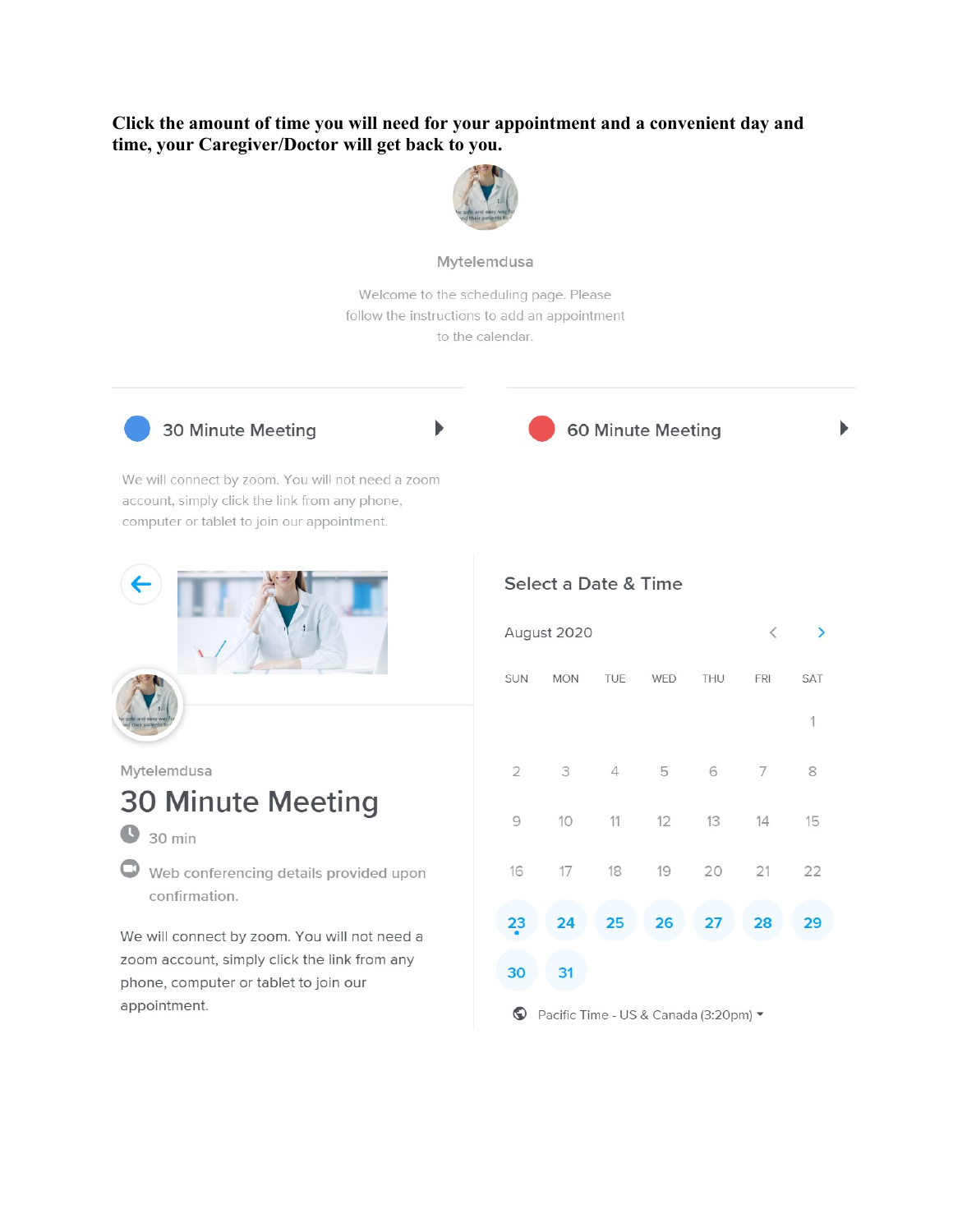#### **Schedule your time and "Confirm" your appointment.**



### **Enter your Name, Email address, and phone number, and any additional information the Caregiver/Doctor may need. Click "Schedule Event".**

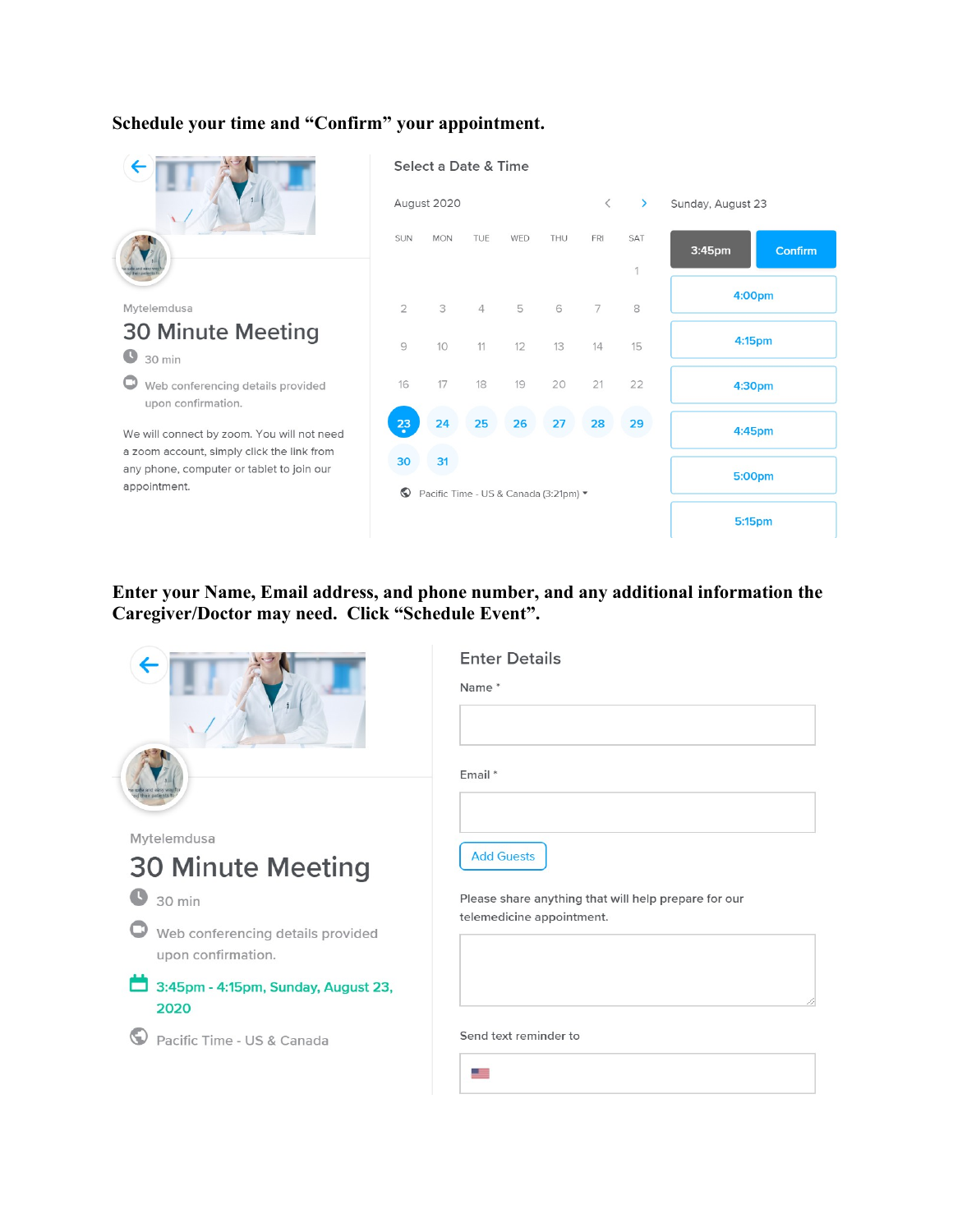#### **You will receive the following Confirmation:**



You will receive an Email like the one below with a link to your "Scheduled Meeting", click the link to join the meeting.

Event Name: 30 Minute Meeting

We will connect by zoom. You will not need a zoom account, simply click the link from any phone, computer or tablet to join our appointment.

Location: This is a Zoom web conference.

You can join this meeting from your computer, tablet, or smartphone. <https://mytelemdusa.zoom.us/j/97692610980>(sample meeting I.D.)

You can also dial in using your phone. US: +1 301 715 8592, +1 312 626 6799, +1 646 558 8656, +1 253 215 8782, +1 346 248 7799, +1 669 900 9128 Meeting ID: 976-926-10980

Find your local number:<https://mytelemdusa.zoom.us/u/assVM02dL>

Please share anything that will help prepare for our telemedicine appointment.: Please arrive 5 minutes before the meeting starts.

Need to make changes to this event?